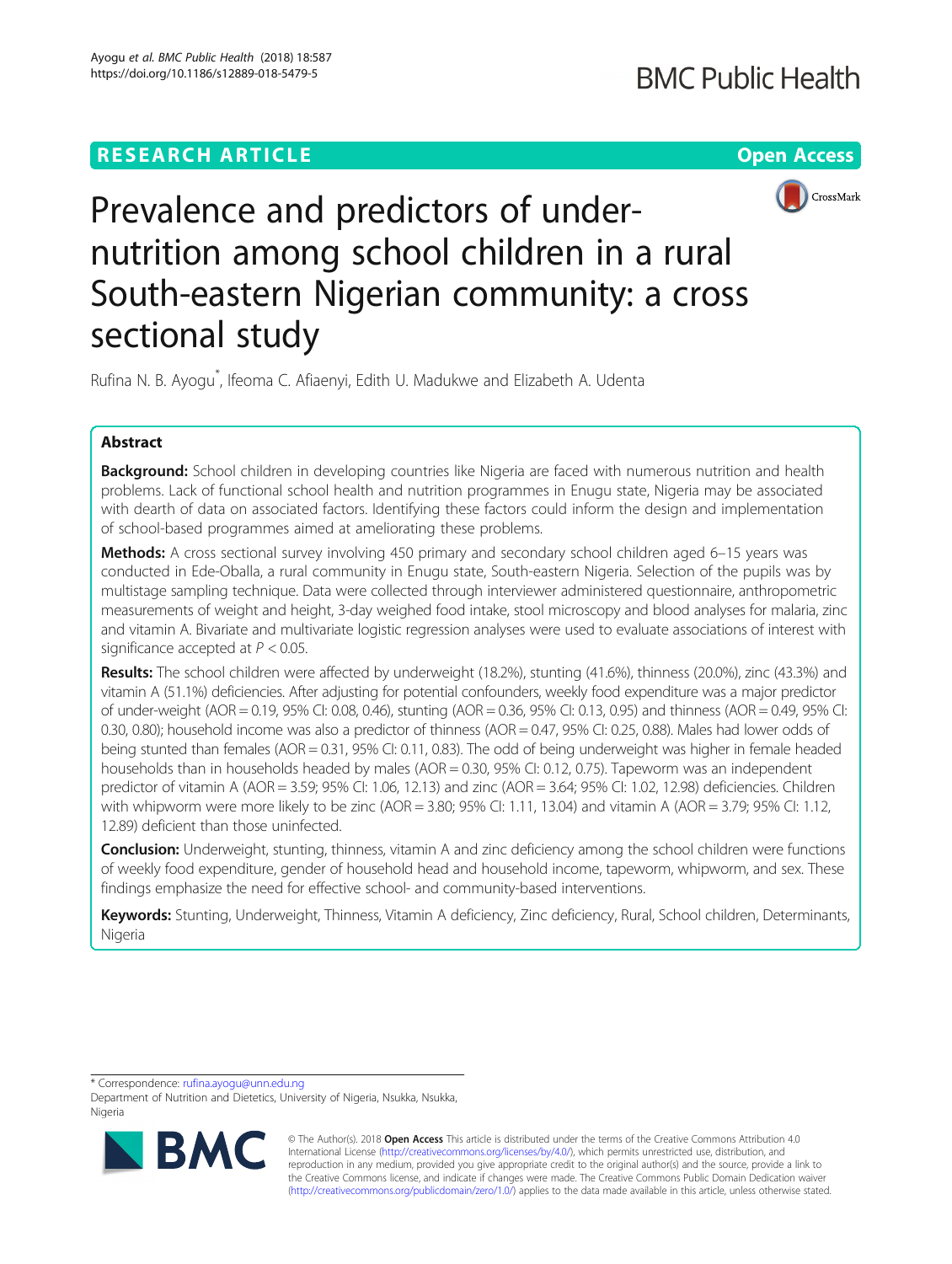### Background

Under-nutrition is a serious public health problem among children with huge consequences on the affected individuals, their families and the nation. Deficiencies of micronutrients such as iron, zinc and vitamin A affect a third to half of the world population [\[1](#page-7-0)] especially women, infants, and children in resource – poor households in low and medium income countries like Nigeria. Anthropometric deficits and micronutrient deficiencies have been shown  $[2-11]$  $[2-11]$  $[2-11]$  $[2-11]$  $[2-11]$  to be problems of public health significance among school children in different parts of Nigeria. A study conducted by Oninla, Owa, Onayade and Taiwo [\[2](#page-7-0)] on the nutritional status of children attending urban and rural public primary schools in Ife Central Local Government Area of Oyo State, Nigeria showed that children in both rural and urban areas were affected by anthropometric deficits with the rural school children being more disadvantaged. These nutrition problems are important constraints to effective child growth and development and compromise the school child's ability to benefit maximally from his education. Poor nutrition and health among school children have been reported to contribute to the general inefficiency of education systems worldwide and improved nutrition and health lead to better performances, fewer repeated classes and reduced dropout rates [[12](#page-8-0)]. School-aged children who suffered severe clinical under-nutrition in early childhood usually have poor cognition, school achievement, and motor skills, and have behaviour problems compared with matched controls [\[13](#page-8-0)].

Not much is being done to ensure good health and nutritional status of the school-aged child, particularly in the study area. This probably is a consequence of dearth of data on the factors associated with under-nutrition among school children. The school-aged child who is a survivor in an environment of high under-five morbidity and mortality is often not regarded as vulnerable and therefore not targeted for many nutrition and health programmes. Absence of functional school health programme further increases the vulnerability of these children to various nutrition and health problems that jeopardize their health and educational potentials.

Multiple factors may be responsible for the various forms of under-nutrition that affect Nigerian school children. Inadequate nutrient intake, infections (especially febrile and parasitic infections), and various socio-economic and environmental variables often lead to nutrition problems in children. Establishment of these factors is a major way of enhancing planning and implementation of interventions to curb the menace of these problems.

Although some studies on nutritional status of school children have been conducted in different parts of Nigeria, few have investigated the contributory factors of undernutrition among school children and none to the best of our knowledge has been conducted in Enugu state. Enugu state is one of the states in which the Federal Government of Nigeria intended to commence school feeding. The data from this study would therefore inform policy makers on relevant factors to consider while planning school meal programme in the state and Nigeria as a whole. It was in this light that this study was undertaken to assess the prevalence of underweight, stunting, thinness, vitamin A and zinc deficiencies among rural school children aged 6– 15 years in a South-eastern Nigerian community - Ede-Oballa and determine the factors associated with them.

### **Methods**

### Study design

The study employed a cross sectional survey design to determine the prevalence and predictors of under-nutrition among school children in Ede-Oballa.

#### Study setting

Ede-Oballa is a typical rural community in South-eastern Nigeria made up of two large autonomous communities (Ede-Ukwu and Ede-Enu). It is located south of Nsukka town, the head quarters of Nsukka LGA of Enugu state. It had seven primary and three secondary schools, each densely populated. These were both state and private schools.

#### **Participants**

The study comprised all free living (apparently healthy) primary and secondary school children aged 6–15 years in all ten schools in the study area. The study excluded sick children and those whose parents denied consent.

#### Sample size and sampling technique

Sample size was derived from a single population proportion formula (4P  $(1 - P)/W^2$ ). We used vitamin A deficiency prevalence of 49.8% at 95% confidence interval and added 0.5% non response rate. The figure obtained was rounded off to 450 to reduce sampling error. The respondents were selected using multistage sampling technique: (a) identification of school children of 6–15 years in all the schools using school registers; (b) determination of the sample size per school and class by proportionate stratified sampling (with respect to age and sex); this was to ensure a wider representation and (c) the respondents were selected from each strata per school by simple random sampling technique. A subsample of 90 (20%) was randomly selected for weighed food intake and biochemical tests.

## Data collection methods

#### **Ouestionnaire**

General characteristics of the school children were elicited by the use of a validated and pretested questionnaire which was interviewer administered to each parent-child pair.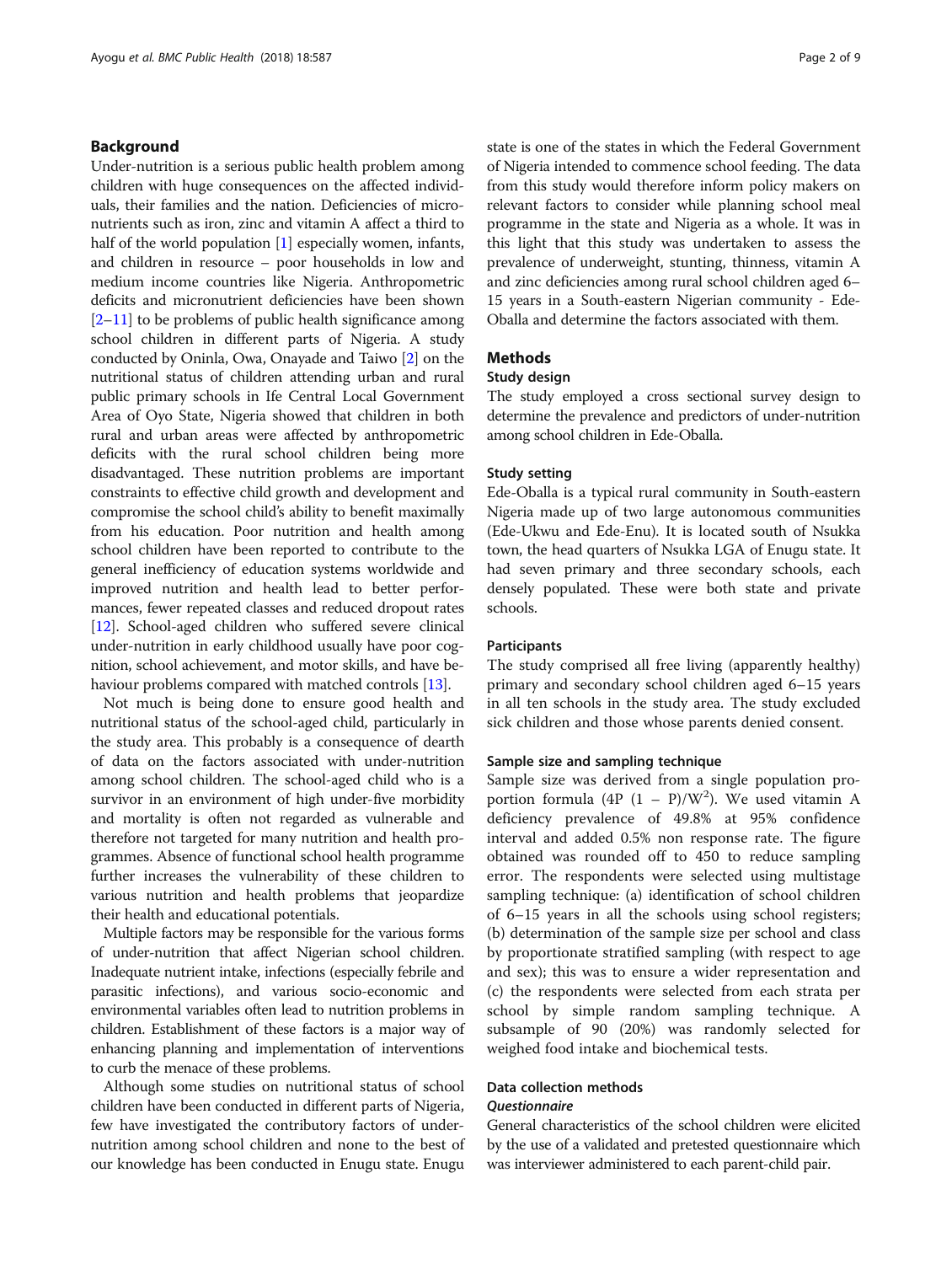#### Anthropometry

A Harson's bathroom salter scale (120 Kg capacity) was used in weight measurement. The scale was constantly maintained at zero prior to weighing each child. Each child was made to stand on the platform of the scale without shoes, hands by the sides and head held erect. Minimal clothing was allowed and reading was taken to the nearest 0.1 kg. Microtoise height metre rule was used to obtain the heights of the children. The children were made to stand erect without foot wears; with feet parallel, heels together, arms hanging by the sides and the buttocks, shoulder and back of the head touching the metre rule, the head piece was lowered gently to come in direct contact with the head. Readings were taken to the nearest 0.1 cm. Body mass index was calculated as the relationship of weight in kg to height in metres squared. Weight, height and BMI values were related to age and compared with WHO [[14](#page-8-0)] child growth standards for weight-for-age, height-for-age and BMI-for-age z-scores. Children were classified as underweight, stunted and thin if z-scores for weight-for-age, height-for-age and BMI-for-age were less than or equal to -2SD below the WHO median of standards for age and sex. Overweight and obesity were taken as z-scores of +2SD and + 3SD, respectively.

### Dietary assessment

Dietary assessment was carried out by a 3-day weighed food intake (2 weekdays and one weekend day) to determine energy, carbohydrate, and vitamin A and zinc intakes of 90 school children. All raw ingredients including the cook pot were weighed with kitchen scales prior to cooking and their values recorded. After cooking, the pot containing the food was weighed and the weight of the empty pot subtracted from it to obtain the weight of the cooked food. The quantity consumed by each child was obtained by subtracting plate wastes and leftovers from the portion given to the child. Snacks and foods bought and eaten outside the homes were estimated using household measures and the values recorded. Nutrients in the foods were calculated with the aid of food composition tables. The mean nutrient intake of the 3 days was related to recommended nutrient intakes (RNI) for these nutrients to obtain the percentage contributions. Adequate intake was taken as values equal to or above the RNI [\[15](#page-8-0)]. Data were not collected on feast/festival days as food intakes on these days may not reflect the usual food intake of the children.

### Biochemical analyses

Serum vitamin A was assayed by High Performance Liquid Chromatography and deficiency was defined as serum retinol level of  $\leq$ 20 μg/dl [\[16](#page-8-0)]. Serum zinc was determined by Atomic Absorption Spectrophotometry (AAS). Deficiency was defined as values less than 80  $\mu$ g/dl [\[16\]](#page-8-0). Thin blood film method was used to test for malaria parasites in the erythrocytes of fresh whole blood. The wet mount direct method was used to analyze fresh stool for intestinal parasites.

#### Statistical analysis

Data were analyzed using the Statistical Package for Social Sciences (SPSS) for windows version 16.0. Descriptive statistics was used for general characteristics of the children and the results were presented in frequencies and percentages. Bivariate analysis (with Chi-square test) was employed to identify association between each of the independent variables and the response variables. Since chi-square analysis does not take into consideration confounding effects; we used multivariate logistic regression analysis (with stepwise backward elimination procedure) to adjust for simultaneous effects of multiple factors and to control the effects of confounding variables on the response variable. Odds ratios with 95% confidence interval were generated from this and used to determine the independent strength of the associations.  $P < 0.05$  was considered significant.

### Results

### General characteristics of the respondents

The response rate observed in this study was 100%. Majority (63.1%) of the children had mothers who were aged 35 years and above. More than half of the mothers (67.3%) had less than secondary education. Majority were married (93.3%) and employed (89.6%). Few came from polygamous (20.2%) and single parent (18.0%) families. Female household heads constituted 45.3% while 70.0% had household monthly income of 25,000 Naira (79.43 US Dollar) and below. About 45% spent 5000 Naira (15.89 US Dollar) and below on food weekly. Energy, carbohydrate and vitamin A intakes were inadequate providing less than 100% of the RNI for 67.8%, 16.7% and 26.7% of the children, respectively. Zinc intake was adequate for all the children. Intakes were mainly plant based (Table [1](#page-3-0)).

#### Prevalence of under-nutrition among the school children

Underweight was found among 18.2% of the school children; 20.0% of them were thin and 41.6% were stunted. Only 9.3% were overweight and no (0%) child was obese. Zinc deficiency affected 43.3% and 51.1% were vitamin A deficient. School children who were aged 6–9 years had the highest (56.2%) prevalence of vitamin A deficiency while the highest prevalence of stunting (45.9%) and thinness (28.6%) was found among the 13–15 year olds. The 10-12 year olds had the highest prevalence of underweight (31.1%) and zinc deficiency (48.0%). On chi square analysis, the prevalence of underweight, stunting and thinness increased significantly with age. The relationship was stronger with thinness ( $P < 0.001$ ) and stunting ( $P < 0.01$ ) (Table [2\)](#page-4-0).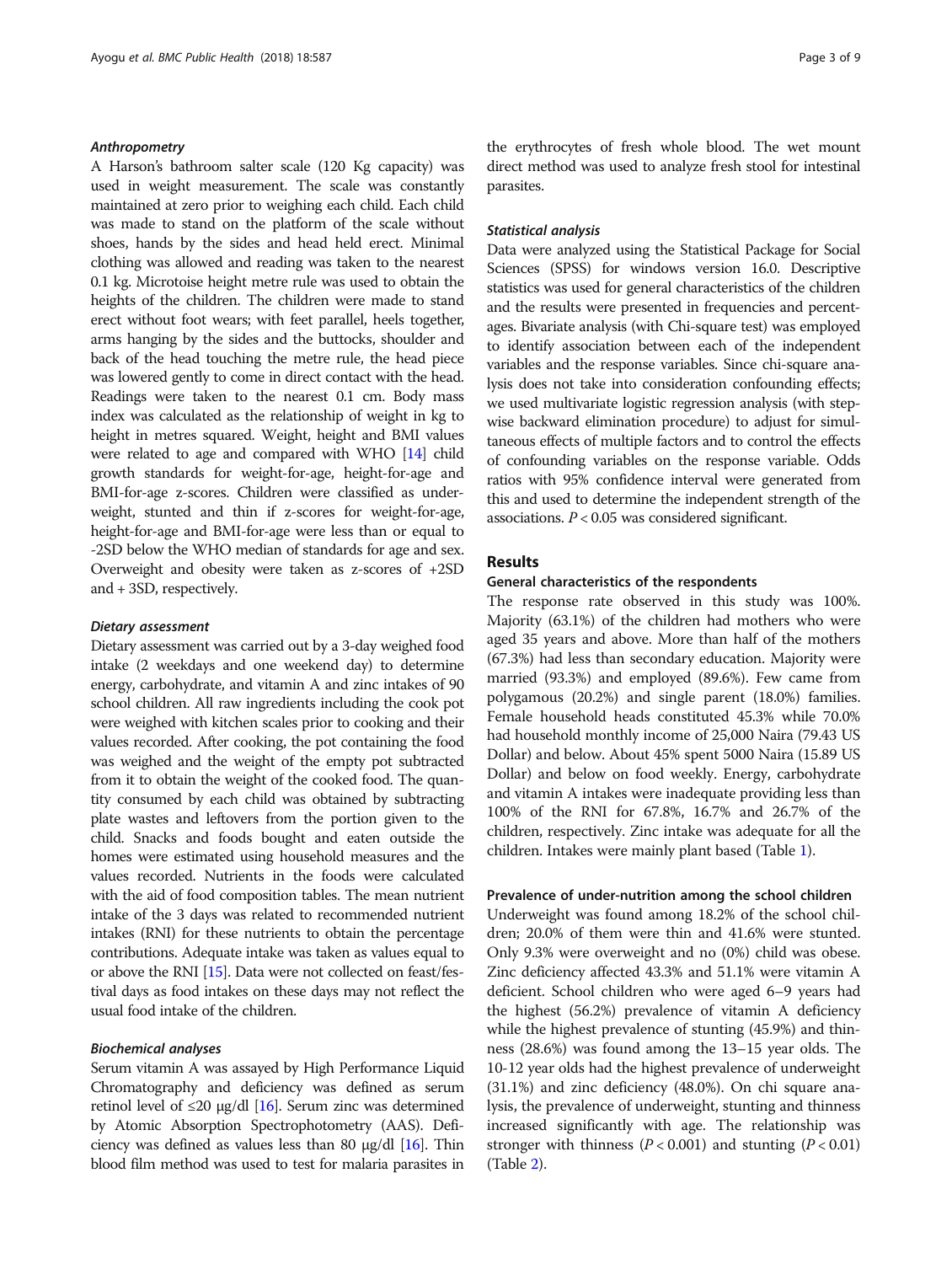| Variables                         | Frequency | Percentage | 95% CI        |
|-----------------------------------|-----------|------------|---------------|
| Age of the mother                 |           |            |               |
| 15-34 years                       | 166       | 36.9       | $30.0 - 51.1$ |
| 35 years and above                | 284       | 63.1       | 48.9-70.0     |
| Total                             | 450       | 100.0      |               |
| Mother's educational level        |           |            |               |
| Less than secondary education     | 303       | 67.3       | 23.3-43.3     |
| Secondary education and above     | 147       | 32.7       | $56.7 - 76.7$ |
| Total                             | 450       | 100.0      |               |
| Mother married                    |           |            |               |
| Yes                               | 420       | 93.3       | $11.1 - 27.8$ |
| No                                | 30        | 6.7        | 72.2-98.9     |
| Total                             | 450       | 100.0      |               |
| Occupation                        |           |            |               |
| Employed                          | 403       | 89.6       | 58.2-97.1     |
| Unemployed                        | 47        | 10.4       | $7.6 - 13.3$  |
| Total                             | 450       | 100.0      |               |
| Family type                       |           |            |               |
| Monogamy                          | 278       | 61.8       | $57.3 - 66.2$ |
| Polygamy                          | 91        | 20.2       | $16.7 - 23.8$ |
| Single                            | 81        | 18.0       | 14.7-21.8     |
| Total                             | 450       | 100.0      |               |
| Household head                    |           |            |               |
| Male                              | 246       | 54.7       | 50.0-59.1     |
| Female                            | 204       | 45.3       | 40.9-50.0     |
| Total                             | 450       | 100.0      |               |
| Household income                  |           |            |               |
| 25,000 Naira and below (≤79.43\$) | 315       | 70.0       | 61.8-78.9     |
| Above 25,000 Naira (> 79.43\$)    | 135       | 30.0       | $23.6 - 36.5$ |
| Total                             | 450       | 100.0      |               |
| Weekly food expenditure           |           |            |               |
| 5000 Naira and below (≤15.89\$)   | 204       | 45.3       | $41.1 - 50.4$ |
| Above 5000 Naira (> 15.89\$)      | 246       | 54.7       | $46.5 - 62.5$ |
| Total                             | 450       | 100.0      |               |
| Energy intake $(N = 90)$          |           |            |               |
| Adequate (≥100% of RNI)           | 29        | 32.2       | 25.8-40.2     |
| Inadequate $(< 100\%$ of RNI)     | 61        | 67.8       | 58.0-72.4     |
| Total                             | 90        | 100.0      |               |
| Carbohydrate intake $(N = 90)$    |           |            |               |
| Adequate (≥100% of RNI)           | 75        | 83.3       | 75.6-91.1     |
| Inadequate $(< 100\%$ of RNI)     | 15        | 16.7       | $8.9 - 24.4$  |
| Total                             | 90        | 100.0      |               |
| Vitamin A intake $(N = 90)$       |           |            |               |
| Adequate $(≥100%$ of RNI)         | 66        | 73.3       | 64.4-83.3     |
|                                   |           |            |               |

<span id="page-3-0"></span>**Table 1** General characteristics of the school children ( $N = 450$ ) **Table 1** General characteristics of the school children ( $N = 450$ )

| (Continued)                        |    |                             |           |
|------------------------------------|----|-----------------------------|-----------|
| Variables                          |    | Frequency Percentage 95% CI |           |
| Inadequate $(< 100\%$ of RNI)      | 24 | 26.7                        | 16.7-35.6 |
| Total                              | 90 | 100.0                       |           |
| Zinc intake $(N = 90)$             |    |                             |           |
| Adequate $(2100\% \text{ of RNI})$ | 90 | 1000                        |           |
| Inadequate $(< 100\%$ of RNI)      | Ω  | 0.0                         |           |
| Total                              | 90 | 1000                        |           |

RNI, Recommended nutrient intakes, CI Confidence interval

### Predictors of underweight, stunting, thinness, zinc and vitamin A deficiencies

Results of bivariate analysis of factors associated with underweight, stunting and thinness among the school children were presented in Table [3.](#page-5-0) Gender of household head (COR = 0.30, 95% CI: 0.13, 0.70), household income  $(COR = 0.31, 95\% \text{ CI: } 0.11, 0.85)$ , weekly food expenditure (COR = 0.18, 95% CI: 0.08, 0.40) and age of the child (COR = 2.43, 95% CI: 0.98, 5.99) were significant relative risk factors associated with underweight. Significant risk factors for stunting were household income  $(COR = 0.61$ , 95% CI: 0.40, 0.93), weekly food expenditure (COR = 0.55, 95% CI: 0.38, 0.80), sex of the child (COR = 0.68, 95% CI: 0.47, 0.99), age of the child (COR = 1.60, 95% CI: 1.06, 2. 41), malaria (COR = 0.34, 95% CI: 0.14, 0.81) and tapeworm (COR = 0.38, 95% CI: 0.15, 0.99). Gender of household head (COR = 0.60, 95% CI: 0.37, 0.97), household income (COR = 0.36, 95% CI: 0.19, 0.67), weekly food expenditure (COR = 0.40, 95% CI: 0.25, 0.64), age of the child (COR = 1.91, 95% CI: 1.11, 3.28), and school level (COR = 1.60, 95% CI: 1.01, 2.55) were risk factors that had significant associations with thinness.

After controlling for all other independent variables, gender of household head was found to be an independent predictor of underweight (AOR = 0.30, 95% CI: 0.12, 0.75). Weekly food expenditure proved a significant determinant of underweight (AOR = 0.19, 95% CI: 0.08, 0.46), stunting  $(AOR = 0.36, 95\% \text{ CI: } 0.13, 0.95)$  and thinness  $(AOR = 0.15, 0.95)$ 49, 95% CI: 0.30, 0.80). The odds of being thin were lower among children from low income households (AOR = 0. 47, 95% CI: 0.25, 0.88). Sex was also an important predictor of stunting (Table [4\)](#page-6-0). The odds of being stunted were higher among female children (AOR = 0.31, 95% CI: 0.11, 0.83).

Bivariate analysis of factors associated with vitamin A deficiency (VAD) showed that tapeworm (COR = 3.89, 95% CI: 1.53, 9.89) and whipworm (COR = 3.57, 95% CI: 1.40, 9.07) increased the risk of having VAD. After simultaneous adjustment for all confounders, multivariate logistic regression analysis showed that the association between tapeworm (AOR = 3.59, 95% CI: 1.06, 12.13) and whipworm (AOR = 3.79; 95% CI: 1.12, 12.89) with VAD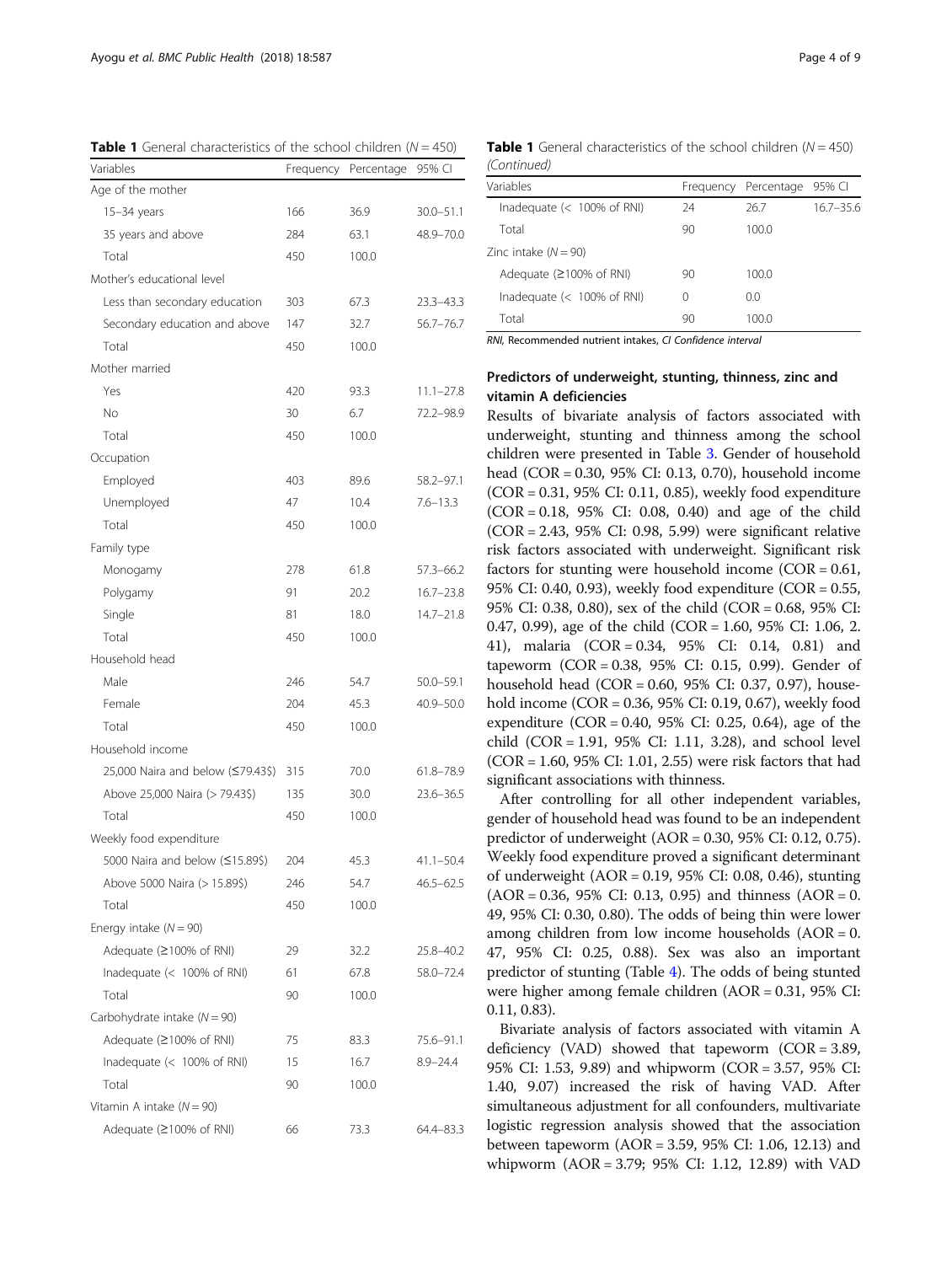|                                       | 6-9 years  | $10-12$ years | $13-15$ years | Total      |          |               |
|---------------------------------------|------------|---------------|---------------|------------|----------|---------------|
| Variables                             | N (%)      | N(%)          | N(%)          | N (%)      | *P value | 95% CI        |
| Weight-for-age $(N = 176)$            |            |               |               |            |          |               |
| Underweight                           | 23(15.6)   | 9(31.1)       | .             | 32(18.2)   | 0.037    | $10.3 - 27.3$ |
| Normal                                | 109(74.2)  | 20(68.9)      | .             | 129(73.3)  |          | $59.1 - 87.5$ |
| Overweight                            | 15(10.2)   | O(0.0)        | .             | 15(8.5)    |          | $4.5 - 13.1$  |
| Total                                 | 147(100.0) | 29(100.0)     | .             | 176(100.0) |          |               |
| Height-for-age $(N = 450)$            |            |               |               |            |          |               |
| Stunted                               | 50(34.0)   | 52(44.1)      | 85(45.9)      | 187(41.6)  | 0.002    | $25.0 - 45.5$ |
| Normal                                | 97(65.0)   | 66(55.9)      | 100(54.1)     | 262(58.4)  |          | $47.7 - 75.6$ |
| Total                                 | 147(100.0) | 118(100.0)    | 185(100.0     | 450(100.0) |          |               |
| Body Mass Index-for-age ( $N = 450$ ) |            |               |               |            |          |               |
| Thinness                              | 20(13.6)   | 17(14.4)      | 53(28.6)      | 90(20.0)   | 0.000    | $6.8 - 22.1$  |
| Normal                                | 94(70.7)   | 91(77.1)      | 123(66.5)     | 318(70.7)  |          | $58.5 - 88.1$ |
| Overweight                            | 23(15.7)   | 10(8.5)       | 9(4.9)        | 42(9.3)    |          | $8.0 - 18.2$  |
| Total                                 | 147(100.0) | 118(100.0)    | 185(100.0)    | 450(100.0) |          |               |
| Serum vitamin A status ( $N = 90$ )   |            |               |               |            |          |               |
| Deficient (≤20 µg/dl)                 | 18(56.2)   | 11(44.0)      | 17(51.5)      | 46(51.1)   | 0.497    | $41.1 - 61.1$ |
| Normal $(>20 \mu q/d)$                | 14(43.8)   | 14(56.0)      | 16(48.5)      | 44(48.9)   |          | 38.9-58.9     |
| Total                                 | 32(100.0)  | 25(100.0)     | 33(100.0)     | 90(100.0)  |          |               |
| Serum zinc status ( $N = 90$ )        |            |               |               |            |          |               |
| Normal (≥80 µg/dl)                    | 17(53.1)   | 13(52.0)      | 21(63.6)      | 51(56.7)   | 0.595    | $46.7 - 66.7$ |
| Deficient (< 80 µg/dl)                | 15(46.9)   | 12(48.0)      | 12(36.4)      | 39(43.3)   |          | $33.3 - 53.3$ |
| Total                                 | 32(100.0)  | 25(100.0)     | 33(100.0)     | 90(100.0)  |          |               |

<span id="page-4-0"></span>Table 2 Anthropometric indices, serum vitamin A and zinc status of the school children

\*P values were generated through chi square analysis, CI Confidence interval

remained significantly  $(P < 0.05)$  $(P < 0.05)$  strong (Table 5). The odds of having zinc deficiency was significantly lower among children who were infected with tapeworm (AOR  $= 3.64$ , 95% CI: 1.02, 12.98) (P < 0.05) and whipworm  $(AOR = 3.80, 95\% \text{ CI: } 1.11, 13.04)$   $(P < 0.05)$ ; and those who had males as their household heads  $(AOR = 0.23,$ 95% CI: 0.07, 0.69) ( $P < 0.01$ ). The relationship between intakes and under-nutrition was not significant  $(P > 0.05)$ .

### **Discussion**

Underweight, stunting, thinness, zinc and vitamin A deficiencies were prevalent among the school children. The prevalence of stunting, underweight and thinness reported in this study was higher than the values reported by Nwamara et al. [\[6\]](#page-8-0) but lower than the report of Atawodi et al. [[3](#page-7-0)]. Vitamin A deficiency prevalence in this study was higher than the findings of Atimati et al. [[10](#page-8-0)] and Egbi [\[17\]](#page-8-0). Both reported vitamin A deficiency prevalence of 29.6% and 35.6%, respectively. Abah et al. [[8](#page-8-0)] reported a much higher prevalence (99.2%) of zinc deficiency than observed in this study. The consequences of these nutrition problems are often staggering with high morbidity due to lowered immunity and compromised

physiology and may be associated with mortality among affected school children. The high morbidity may result to high absenteeism from school as Mahawithanage et al. [[18](#page-8-0)] affirmed that better serum vitamin A status is associated with improved school attendance. We observed that these nutrition problems were associated with multiple factors.

According to this study, the prevalence of underweight, stunting and thinness, vitamin A and zinc deficiencies was lower among children whose household heads were females. This was significant  $(P < 0.05)$  for underweight and zinc deficiency only. This finding was not a surprise. Culturally, women are better care takers of children than men. Some have been observed to go hungry to ensure that food was enough for their children especially in households that are food insecure. Ene-Obong et al. [[19](#page-8-0)] affirmed that most women gave their children and husbands preference in food distribution. Johnson and Rogers [\[20](#page-8-0)] noted that children from female headed households are at least well nourished compared to those living in male headed households of the same income class. This emphasizes the need to empower women to ensure higher socioeconomic power and therefore better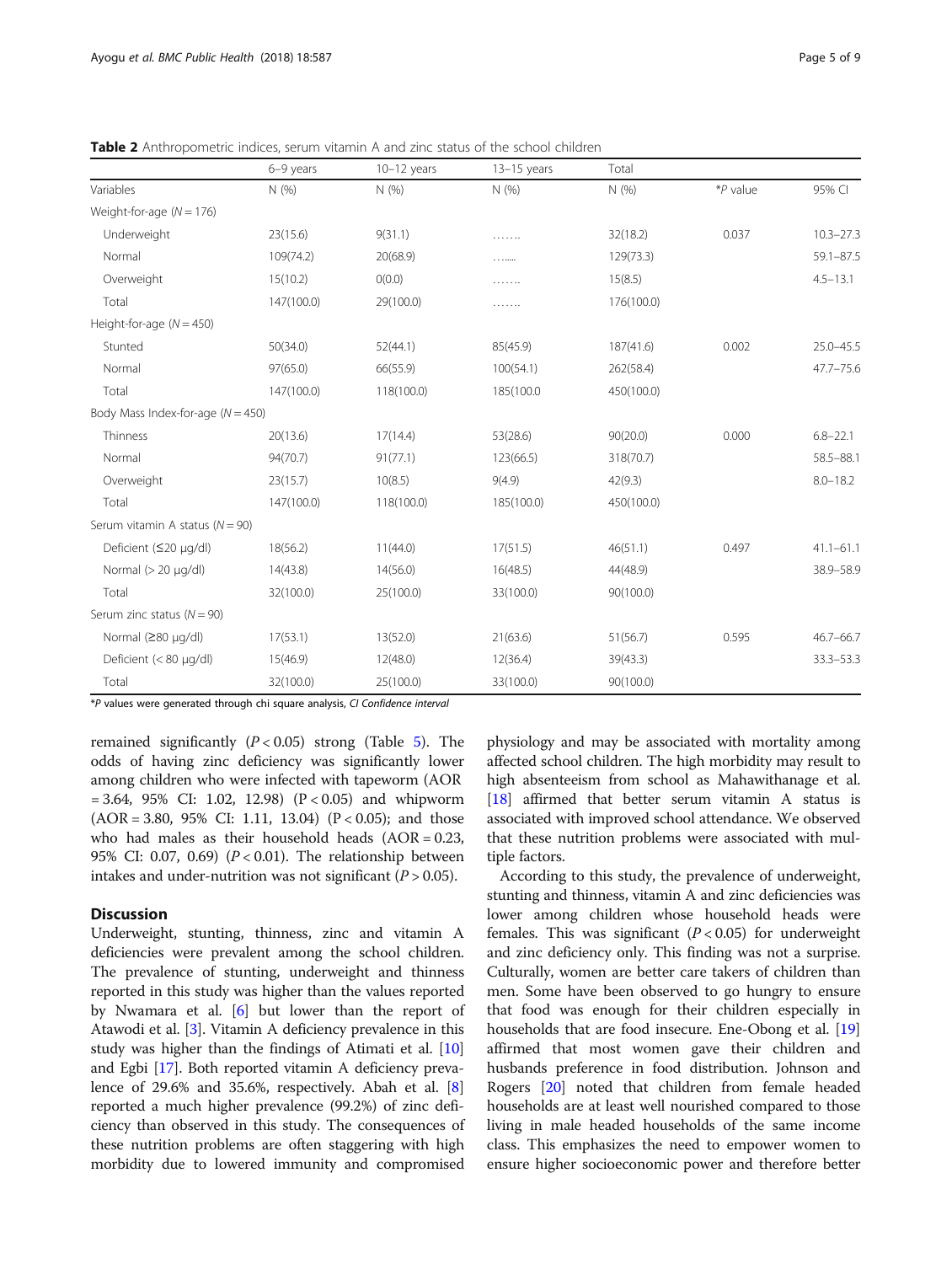<span id="page-5-0"></span>Table 3 Bivariate analysis of factors associated with underweight, stunting and thinness among the school children

| Variables                                        | Weight - for - age      | Height - for - age     | $BMI - for - age$       |  |
|--------------------------------------------------|-------------------------|------------------------|-------------------------|--|
|                                                  | COR (95% CI)            | COR (95% CI)           | COR (95% CI)            |  |
| Characteristics of the school children           |                         |                        |                         |  |
| Female school children                           | $1.67(0.76 - 3.66)$     | $0.68(0.47 - 0.99)$ *  | $1.03(0.65 - 1.64)$     |  |
| Older school children (10-15 years)              | 2.43(0.98-5.99)*        | $1.60(1.06 - 2.41)^*$  | $1.91(1.11 - 3.28)^{*}$ |  |
| Secondary school children                        |                         | $1.07(0.73 - 1.56)$    | $1.60(1.01 - 2.55)^*$   |  |
| Mothers'/Household characteristics               |                         |                        |                         |  |
| 35 years and above                               | $0.55(0.25 - 1.19)$     | $1.00(0.68 - 1.47)$    | $0.95(0.59 - 1.54)$     |  |
| $\geq$ Secondary education                       | $1.39(0.64 - 2.99)$     | $1.00(0.67 - 1.49)$    | $0.70(0.42 - 1.17)$     |  |
| Female household head                            | $0.30(0.13 - 0.70)$ **  | $0.90(0.62 - 1.32)$    | $0.60(0.37 - 0.97)^*$   |  |
| Income above 25,000 Naira (> 79.43\$)            | $0.31(0.11 - 0.85)^*$   | $0.61(0.40 - 0.93)^*$  | $0.36(0.19 - 0.67)$ **  |  |
| Weekly food expenditure > 5000 Naira (> 15.89\$) | $0.18(0.08 - 0.40)$ *** | $0.55(0.38 - 0.80)$ ** | $0.40(0.25 - 0.64)$ *** |  |
| Intakes                                          |                         |                        |                         |  |
| Inadequate energy intake                         | $0.38(0.08 - 1.82)$     | $1.06(0.43 - 2.64)$    | $0.66(0.25 - 1.78)$     |  |
| Inadequate carbohydrate intake                   |                         | $2.03(0.66 - 6.22)$    | $2.28(0.71 - 7.29)$     |  |
| Micronutrient status                             |                         |                        |                         |  |
| Vitamin A deficiency                             | $1.53(0.32 - 7.29)$     | $1.23(0.53 - 2.88)$    | $1.34(0.52 - 3.48)$     |  |
| Zinc deficiency                                  | $3.00(0.63 - 14.37)$    | $1.42(0.60 - 3.33)$    | $1.28(0.49 - 3.31)$     |  |
| Parasitic infections                             |                         |                        |                         |  |
| Malaria present                                  | $0.24(0.05 - 1.16)$     | $0.34(0.14 - 0.81)^*$  | $1.12(0.42 - 2.94)$     |  |
| Hookworm present                                 | $0.57(0.10 - 3.27)$     | $0.69(0.28 - 1.68)$    | $0.89(0.33 - 2.41)$     |  |
| Roundworm present                                | $2.00(0.38 - 10.41)$    | $1.34(0.53 - 3.43)$    | $0.89(0.31 - 2.60)$     |  |
| Tapeworm present                                 | $1.88(0.42 - 8.44)$     | $0.38(0.15 - 0.99)^*$  | $1.23(0.46 - 3.27)$     |  |
| Whipworm present                                 | $0.49(0.09 - 2.81)$     | $0.52 - 0.21 - 1.32$   | $1.69(0.64 - 4.46)$     |  |
| Entamoeba hystolitica present                    | $1.25(0.28 - 5.59)$     | $0.71(0.30 - 1.69)$    | $0.39(0.14 - 1.10)$     |  |

COR Crude odds ratio, CI Confidence interval, BMI Body mass index, \*P < 0.05 \*\*P < 0.01 \*\*\*P < 0.001

nutritional status of their children. In support of this, Donkoh et al. [\[21](#page-8-0)] showed that more female headed households spent greater percentage of their incomes on food than male headed households. Culturally, females become household heads due to physical absence of their spouses as a result of migration, divorce/separation, abandonment and death.

Weekly food expenditure was shown in this study to be an important predictor of underweight, stunting and thinness. Ochieng' [\[22\]](#page-8-0) and Torlesse et al. [\[23\]](#page-8-0) reported similar findings. This result was expected because when income is low, the amount of money spent on food will invariably be low implying higher food insecurity in low income households especially when most foods are not in season. Household income has been identified by other authors [\[24](#page-8-0), [25](#page-8-0)] as a factor causing nutrition problems in children. Most often when income is limited, food and food related expenditures in households are the most compromised. Higher food expenditure may imply increased access to food, higher diversity scores and lower prevalence of undernutrition because improvement in both quality and quantity of food consumed is guaranteed.

Sex was found to be an independent determinant of stunting among the study group. The higher prevalence among males is in agreement with observations by other researchers [[26](#page-8-0)–[28\]](#page-8-0). Kabubo-Mariara et al. [[28](#page-8-0)] reported that boys are more likely than girls to suffer from chronic and acute under-nutrition. Mwaniki and Makokha [[29](#page-8-0)] reported that boys aged 4–7 and 8–11 years had a higher risk of being stunted as compared to girls of the same age. This may be a result of inadequate nutrient intake and higher physical activity levels. Lenhart et al. [\[30\]](#page-8-0) reported that girls were less likely to be active than boys: 27.9% of girls were sedentary as compared to 10.6% of boys. Besides, males have higher basal metabolic rates. These may lead to higher energy expenditure among them and in the face of inadequate intake may lead to higher prevalence of under-nutrition especially stunting, an index of chronic nutrition deprivation.

In this study, we found that tapeworm and whipworm infections were significantly associated with vitamin A and zinc deficiencies. These are endoparasites which depend on their hosts for foods thus depriving the host of essential nutrients. Quihui-Cota et al. [\[31\]](#page-8-0) reported higher z-scores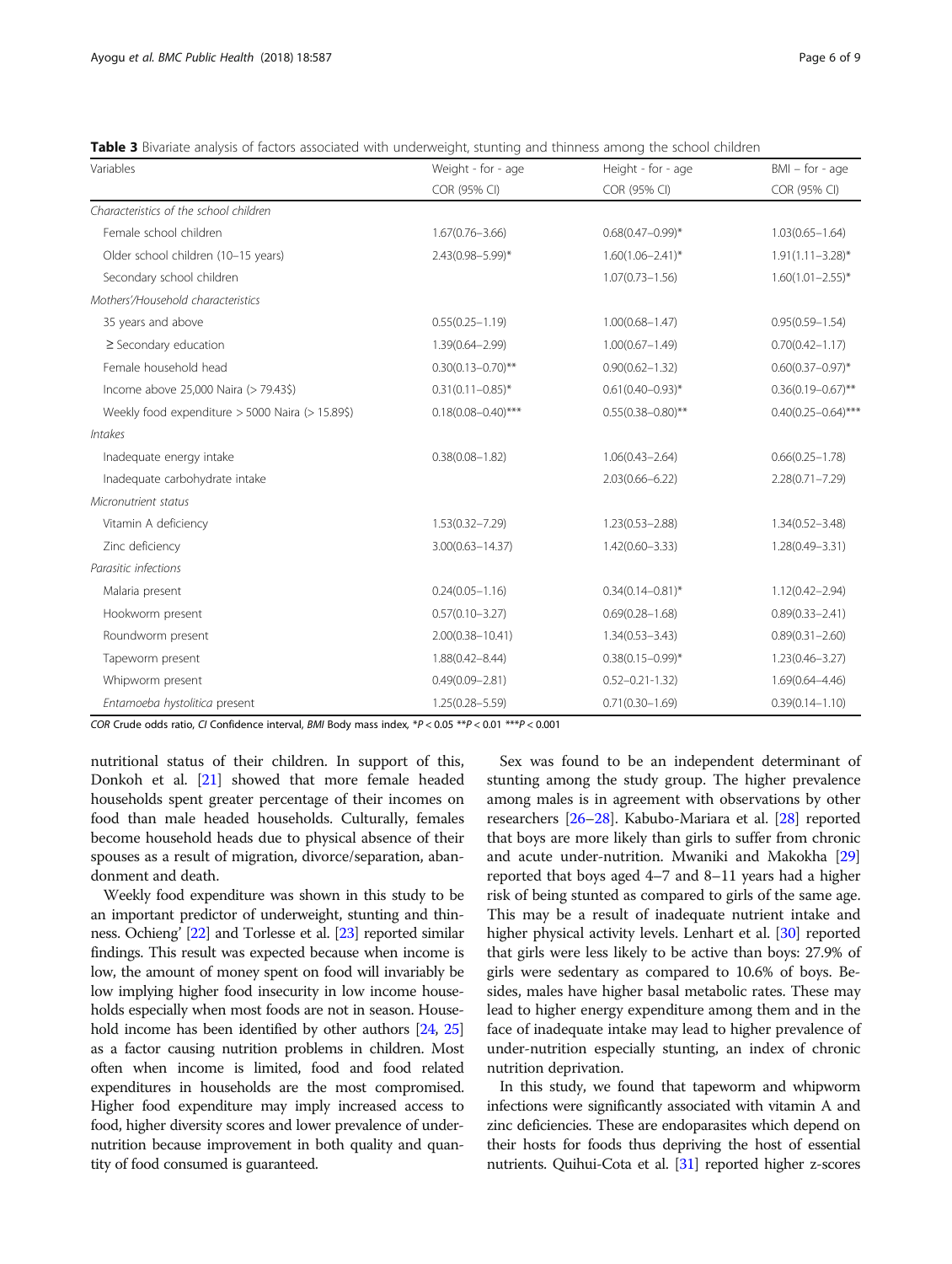### <span id="page-6-0"></span>Table 4 Multivariate analysis of risk factors for underweight, stunting and thinness among the school children

| Independent variables                              | <b>AOR</b> | 95% CI        | $P$ value  |
|----------------------------------------------------|------------|---------------|------------|
|                                                    |            | Underweight   |            |
| Female household head                              | 0.30       | $0.12 - 0.75$ | $0.010*$   |
| Income above 25,000 Naira (79.43\$)                | 0.63       | $0.21 - 1.92$ | 0.419      |
| Weekly food expenditure above 5000 Naira (15.89\$) | 0.19       | $0.08 - 0.46$ | $0.000***$ |
| Older school children (10-15 years)                | 1.57       | $0.56 - 4.44$ | 0.392      |
| Female school children                             | 1.51       | $0.63 - 3.58$ | 0.354      |
|                                                    | Stunting   |               |            |
| Income above 25,000 Naira (79.43\$)                | 1.01       | $0.31 - 3.29$ | 0.986      |
| Weekly food expenditure above 5000 Naira (15.89\$) | 0.36       | $0.13 - 0.95$ | $0.039*$   |
| Female school children                             | 0.31       | $0.11 - 0.83$ | $0.020*$   |
| Older school children (10-15 years)                | 1.45       | $0.51 - 4.16$ | 0.488      |
| Malaria present                                    | 0.37       | $0.12 - 1.10$ | 0.072      |
| Tapeworm present                                   | 0.69       | $0.22 - 2.20$ | 0.530      |
|                                                    | Thinness   |               |            |
| Secondary school children                          | 1.20       | $0.66 - 2.16$ | 0.550      |
| Income above 25,000 Naira (79.43\$)                | 0.47       | $0.25 - 0.88$ | $0.019*$   |
| Weekly food expenditure above 5000 Naira (15.89\$) | 0.49       | $0.30 - 0.80$ | $0.005**$  |
| Older school children (10-15 years)                | 1.35       | $0.68 - 2.69$ | 0.392      |
| Female school children                             | 0.68       | $0.42 - 1.12$ | 0.129      |

AOR Adjusted odds ratio, CI Confidence interval, \*P < 0.05 \*\*P < 0.01 \*\*\*P < 0.001

### Table 5 Predictors of vitamin A and zinc deficiencies among the school children

| Variables                              | Serum vitamin A     |                        | Serum zinc          |                        |  |
|----------------------------------------|---------------------|------------------------|---------------------|------------------------|--|
|                                        | COR (95% CI)        | AOR (95% CI)           | COR (95% CI)        | AOR (95% CI)           |  |
| Characteristics of the school children |                     |                        |                     |                        |  |
| Female school children                 | 1.70 (0.74-3.94)    | 1.47(0.55-3.94)        | $1.15(0.50 - 2.66)$ | $1.15(0.42 - 3.17)$    |  |
| Older school children (10-15 years)    | $0.73(0.31 - 1.73)$ | $1.15(0.37 - 3.57)$    | $0.80(0.34 - 1.91)$ | $1.38(0.44 - 4.36)$    |  |
| Mothers'/Household characteristics     |                     |                        |                     |                        |  |
| 35 years and above                     | $0.51(0.22 - 1.20)$ | $0.45(0.16 - 1.29)$    | $0.43(0.18 - 1.03)$ | $0.35(0.12 - 1.07)$    |  |
| $\geq$ Secondary education             | $1.14(0.48 - 2.75)$ | $0.79(0.27 - 2.37)$    | $1.00(0.41 - 2.42)$ | $0.49(0.15 - 1.63)$    |  |
| Female household head                  | $1.83(0.77 - 4.38)$ | $1.43(0.51 - 4.01)$    | 2.38 (0.96-5.89)    | $0.23(0.07 - 0.69)$ ** |  |
| Income > 25,000 Naira (79.43\$)        | $1.70(0.65 - 4.47)$ | $2.97(0.79 - 11.16)$   | $1.01(0.39 - 2.62)$ | $2.28(0.62 - 8.37)$    |  |
| WFE > 5000 Naira (15.89\$)             | $0.99(0.44 - 2.28)$ | $0.93(0.35 - 2.49)$    | $1.12(0.49 - 2.59)$ | $1.09(0.41 - 2.94)$    |  |
| Nutrient intake                        |                     |                        |                     |                        |  |
| Inadequate vitamin A intake            | $0.94(0.37 - 2.39)$ | $0.72(0.21 - 2.48)$    |                     |                        |  |
| Parasitic infections                   |                     |                        |                     |                        |  |
| Malaria present                        | $1.71(0.73 - 3.99)$ | $0.36(0.09 - 1.44)$    | 2.16 (0.90-5.18)    | $0.65(0.17 - 2.56)$    |  |
| Hookworm present                       | $1.51(0.64 - 3.58)$ | $1.06(0.35 - 3.24)$    | $1.15(0.48 - 2.72)$ | $0.58(0.18 - 1.88)$    |  |
| Round worm present                     | 1.05 (0.42 (2.64)   | $0.94(0.29 - 2.99)$    | $1.63(0.64 - 4.11)$ | $2.40(0.71 - 8.12)$    |  |
| Tapeworm present                       | 3.89 (1.53-9.89)    | $3.59(1.06 - 12.13)^*$ | 3.42 (1.39-8.43)    | 3.64(1.02-12.98)*      |  |
| Whipworm present                       | 3.57 (1.40-9.07)    | $3.79(1.12 - 12.89)^*$ | 3.83 (1.53-9.57)    | $3.80(1.11 - 13.04)^*$ |  |
| Entamoeba hystolitica present          | $1.11(0.48 - 2.57)$ | $1.07(0.37 - 3.06)$    | 1.93(0.82-4.52)     | $1.01(0.34 - 3.02)$    |  |

COR Crude odds ratio, AOR Adjusted odds ratio, CI Confidence interval, WFE Weekly food expenditure \*P < 0.05 \*\*P < 0.01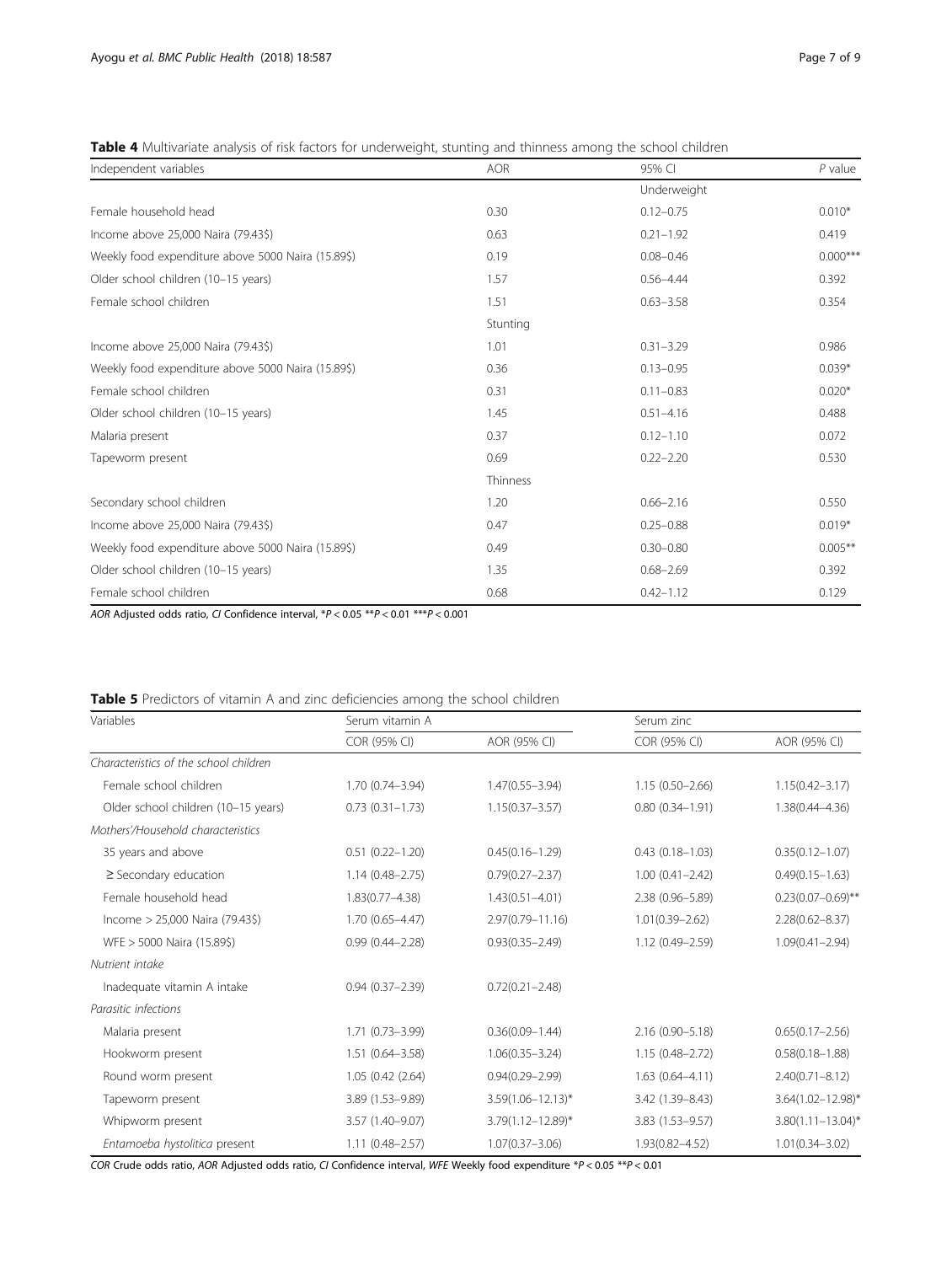<span id="page-7-0"></span>for weight-for-height, weight-for-age, and height-for-age among school children uninfected with intestinal helminths and showed that higher prevalence of intestinal infections in children was associated with lower height-for-age and weight-for-age z-scores. Negative relationship between helminths and nutrition status of children has also been reported by other authors [\[32](#page-8-0)–[34\]](#page-8-0).

Zinc concentration was also reported to be lower in children with soil transmitted helminths [\[35\]](#page-8-0). We opined that both tapeworm and whipworm may have had heavier intestinal load than other intestinal parasites. It probably could also be that these two helminths had longer infective periods than other parasites. Wolde et al. [\[12](#page-8-0)] showed a significant relationship between trichuris and stunting; but not with underweight and wasting and asserted that this was a result of chronic nature of trichuris infection. We found no significant association with underweight, stunting and thinness.

Though not significant, we observed that the prevalence of underweight, stunting and thinness was higher among children who had inadequate energy intake. Mwaniki and Makokha [\[29](#page-8-0)] reported similar findings. They reported that children who had adequate energy intake were less likely to be underweight than those who had inadequate energy intake. We observed that nutrient intakes were based mainly on plant foods which have low bioavailability. This may be responsible for the lack of significant association between nutrient intake and nutrition status despite intake that exceeded 100% of the recommended intakes. Though zinc intake was adequate for all the children, we observed zinc deficiency of severe public health importance implying that intake was not reflected on serum zinc status of the children. This calls for bioavailability assessment of our commonly consumed foods.

### Limitation of the study

The study was conducted in a rural community. Though large with ten schools, it is not a true representation of the entire rural areas in Nigeria. However, it has affirmed that nutrition problems among rural school children are public health problems that require a focused multisectoral school- and community-based approaches for their control.

### Conclusion

Among school children in Ede-Oballa, underweight, stunting, thinness, vitamin A and zinc deficiencies were nutrition problems of public health significance. Weekly food expenditure was an independent predictor of underweight, stunting and thinness. Gender of household head was also a predictor of underweight. Sex was an independent predictor of stunting and household income was significantly associated with thinness. Gender of household head, whipworm and tapeworm were major factors contributing to zinc deficiency. Tapeworm and whipworm

were also important determinants of vitamin A deficiency. Empowerment of females through free education for the girl-child, and loans to adult females is necessary to ensure sustained better nutritional status of children. A functional school health and feeding programme is vital to improve nutrient intake and enhance deworming and vitamin A supplementation among school children to boost their immunity and ensure better nutritional and health status.

#### Acknowledgements

The authors are grateful to the school children and their parents for their wonderful cooperation during data collection and especially during the 3-day weighed food intake. We also appreciate late Professor Elizabeth C. Okeke who was involved in the design of this study. She died before the study was concluded.

#### Funding

The authors declare that they did not receive any funding whatsoever for the study, authorship and publication.

#### Availability of data and materials

All data generated and analysed in the course of this study are not publicly available to maintain confidentiality of individual responses. The datasets of this study are available from the corresponding author on reasonable request.

#### Authors' contributions

RNB conceived and designed the study; acquired, analysed and interpreted the data, and drafted the manuscript. IC, EU and EA participated in interpretation of the data, drafting and revising the manuscript. All authors read and approved the final manuscript.

#### Ethics approval and consent to participate

Ethical clearance for this study was obtained from the ethical committee of the Enugu State Ministry of Health (MH/MSD/38). Details of the study were explained to the school children and their parents. The parents gave written consent for their children to participate in the study. The children also gave oral consent confirming their willingness to participate in the study.

#### Competing interests

The authors declared that they have no competing interests.

#### Publisher's Note

Springer Nature remains neutral with regard to jurisdictional claims in published maps and institutional affiliations.

### Received: 7 February 2017 Accepted: 19 April 2018 Published online: 02 May 2018

#### References

- Miller DD, Welch RM. Food system strategies for preventing micronutrient malnutrition. ESA working paper no. 13–06. Rome: Agricultural Development Economics Division, FAO; 2013. [http://www.fao.org/fileadmin/](http://www.fao.org/fileadmin/templates/esa/Papers_and_documents/WP_13_06_) [templates/esa/Papers\\_and\\_documents/WP\\_13\\_06](http://www.fao.org/fileadmin/templates/esa/Papers_and_documents/WP_13_06_) Accessed 10 June 2014.
- 2. Oninla SO, Owa JA, Onayade AA, Taiwo O. Comparative study of nutritional status of urban and rural Nigerian school children. J Trop Paed. 2007;53:39–43.
- Atawodi SE, Aliyu B, Abbasi O, Ilouno LE. Nutritional status of primary schoolchildren in Kawo district of Kaduna metropolis, Nigeria. Ann Res Rev Biol. 2015;5(1):64–70.
- 4. Olanrele DI. Assessment of nutritional status of schoolchildren in Oyo west local government area, Oyo state, Nigeria. Nig J Nutr Sci. 2014;35(2):99–104.
- 5. Onabanjo OO, Balogun OL (2014). Anthropometric and iron status of adolescents from 401 selected secondary schools in Ogun state, Nigeria. Childhood Obesity Nutr. 2014;6(2):402 109–118. [https://doi.org/10.1177/](https://doi.org/10.1177/1941406414520703) [1941406414520703](https://doi.org/10.1177/1941406414520703). Accessed 31 Jan 2016.